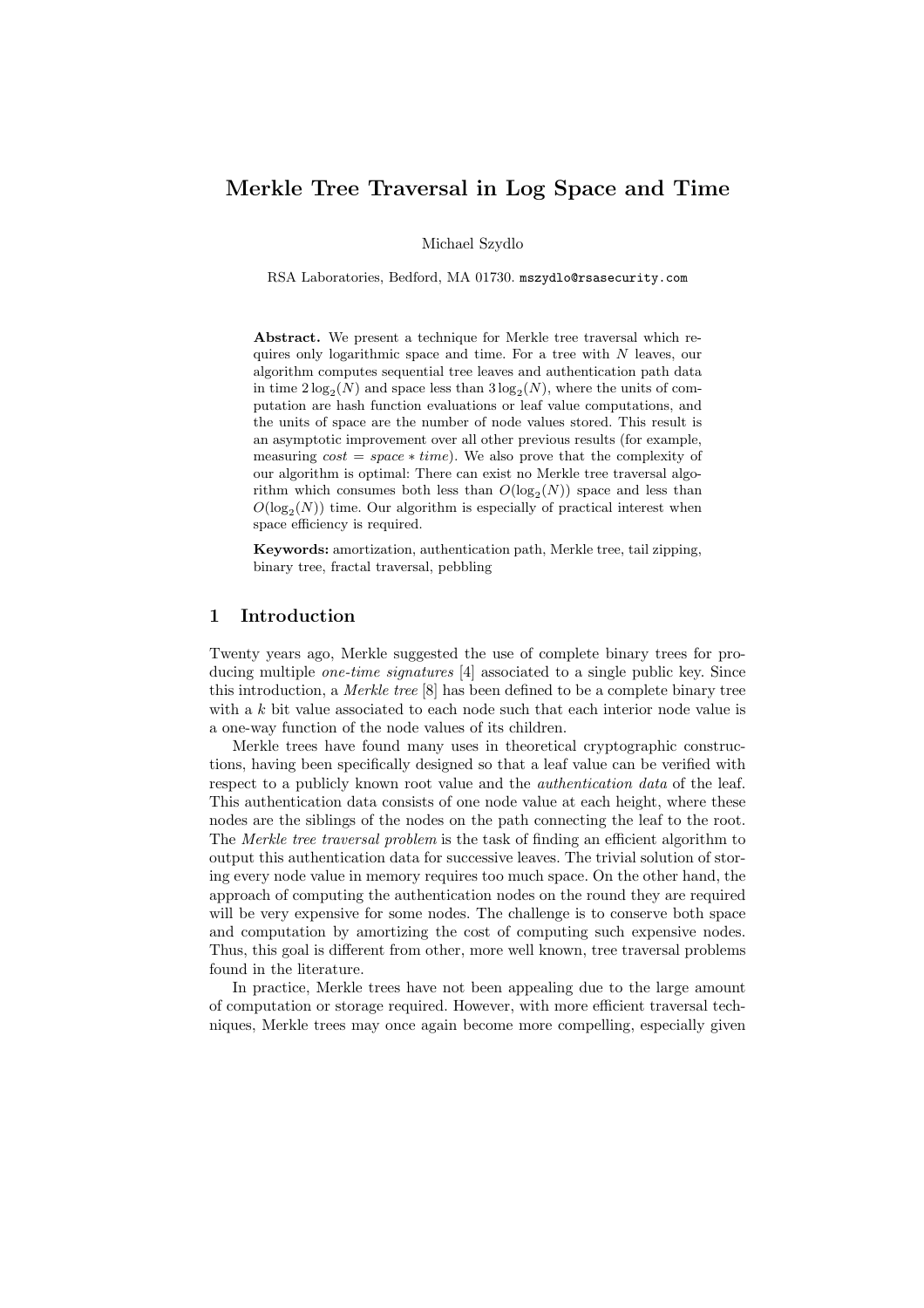the advantage that cryptographic constructions based on Merkle trees do not require any number theoretic assumptions.

Our Contribution. We present a Merkle tree-traversal algorithm which has a better space and time complexity than the previously known algorithms. Specifically, to traverse a tree with  $N$  leaves, our algorithm requires computation of at most  $2\log_2(N)$  elementary operations per round and requires storage of less than 3  $log_2(N)$  node values. In this analysis, a hash function computation, and a leaf value computation are each counted as a single elementary operation<sup>1</sup>. The improvement over previous traversal algorithms is achieved as a result of a new approach to scheduling the node computations. We also prove that this complexity is optimal in the sense that there can be no Merkle Tree traversal algorithm which requires both less than  $O(log(N))$  space and less than  $O(log(N))$ space.

History and Related Work. In his original presentation [7], Merkle proposed a straightforward technique to amortize the costs associated with tree traversal. His method requires storage of up to  $\log^2(N)/2$  hash values, and computation of about  $2 \log(N)$  hash evaluations per round. This complexity had been conjectured to be optimal.

In [6], an algorithm is presented which allows various time-space trade-offs. A parameter choice which minimizes space requires a maximum storage of about  $1.5 \log^2(N)/\log(\log(N))$  hash values, and requires  $2 \log(N)/\log(\log(N))$  hash evaluations per round. The basic logarithmic space and time algorithm of our paper does not provide for any time-space trade-offs, but our scheduling techniques can be used to enhance the methods of [6].

Other work on tree traversal in the cryptographic literature (e.g. [5]) considers a different type of traversal problem. Related work includes efficient hash chain traversal  $(e, g [1, 2])$ . Finally, we remark that because the verifier is indifferent to the technique used to produce the authentication path data, these new traversal techniques apply to many existing constructions.

Applications. The standard application of Merkle trees is to digital signatures [4, 8]. The leaves of such a binary tree may also be used individually for authentication purposes. For example, see TESLA [11]. Other applications include certificate refreshal [9], and micro-payments [3, 12]. Because this algorithm just deals with traversing a binary tree, it's applications need not be restricted to cryptography.

Outline. We begin by presenting the background and standard algorithms of Merkle trees (Section 2). We then introduce some notation and review the classic Merkle traversal algorithm (Section 3). After providing some intuition (Section 4), we present the new algorithm (Section 5). We prove the time and space

 $1$  This differs from the measurement of *total* computational cost, which includes, e.g., the scheduling algorithm itself.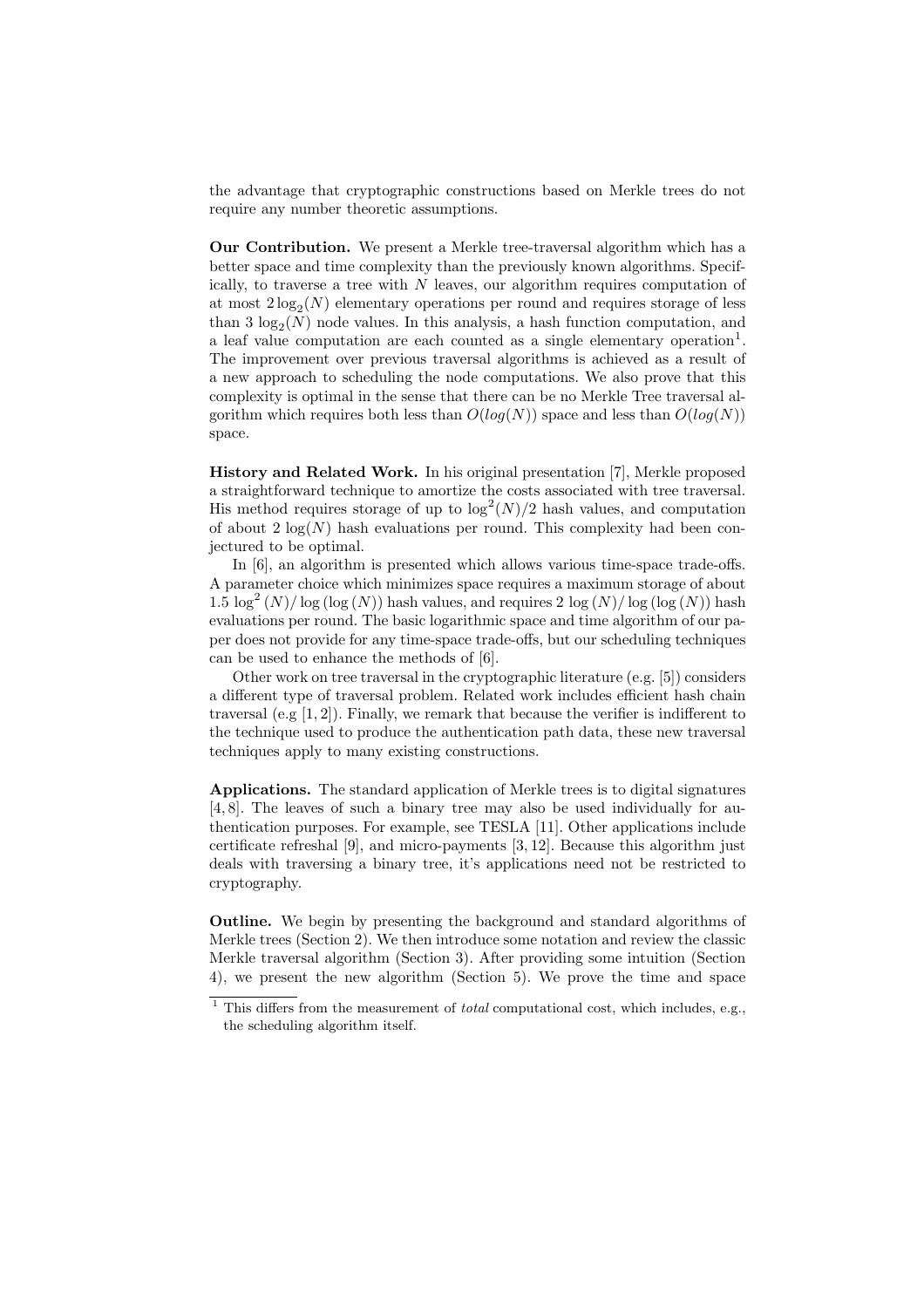bounds in (Section 6), and discuss the optimal asymptotic nature of this result in (Section 7). We conclude with some comments on efficiency enhancements and future work. (Section 8). In the appendix we sketch the proof of the theorem stating that our complexity result is asymptotically optimal.

## 2 Merkle Trees and Background

The definitions and algorithms in this section are well known, but are useful to precisely explain our traversal algorithm.

**Binary Trees.** A complete binary tree T is said to have *height H* if it has  $2^H$ leaves, and  $2^H - 1$  interior nodes. By labeling each left child node with a "0" and each right child node with a "1", the digits along the path from the root identify each node. Interpreting the string as a binary number, the leaves are naturally indexed by the integers in the range  $\{0, 1, \ldots 2^H - 1\}$ . The higher the leaf index, the further to the right that leaf is. Leaves are said to have height 0, while the height of an interior node is the length of the path to a leaf below it. Thus, the root has height  $H$ , and below each node at height  $h$ , there are  $2<sup>h</sup>$  leaves.

Merkle Trees. A Merkle tree is a complete binary tree equipped with a function hash and an assignment,  $\Phi$ , which maps the set of nodes to the set of k-length strings:  $n \mapsto \Phi(n) \in \{0,1\}^k$ . For the two child nodes,  $n_{left}$  and  $n_{right}$ , of any interior node,  $n_{parent}$ , the assignment  $\Phi$  is required to satisfy

$$
\Phi(n_{parent}) = hash(\Phi(n_{left})||\Phi(n_{right})).\tag{1}
$$

The function hash is a candidate one-way function such as SHA-1 [13].

For each leaf l, the value  $\Phi(l)$  may be chosen arbitrarily, and then equation (1) determines the values of all the interior nodes. While choosing arbitrary leaf values  $\Phi(l)$  might be feasible for a small tree, a better way is to generate them with a keyed pseudo-random number generator. When the leaf value is the hash of the random number, this number is called a leaf-preimage. An application might calculate the leaf values in a more complex way, but we focus on the traversal itself and model a leaf calculation with an oracle LEAFCALC, which will produces  $\Phi(l)$  at the cost of single computational unit<sup>2</sup>.

Authentication Paths. The goal of Merkle tree traversal is the sequential output of the leaf values, with the associated authentication data. For each height  $h < H$ , we define  $\Delta u$ th<sub>h</sub> to be the value of the sibling of the height h node on the path from the leaf to the root. The authentication data is then the set  $\{Auth_i \mid 0 \leq i < H\}.$ 

The correctness of a leaf value may be verified as follows: It is first hashed together with its sibling  $Auth_0$ , which, in turn, is hashed together with  $Auth_1$ ,

 $2$  It is straightforward to adapt the analysis to more expensive leaf value calculations.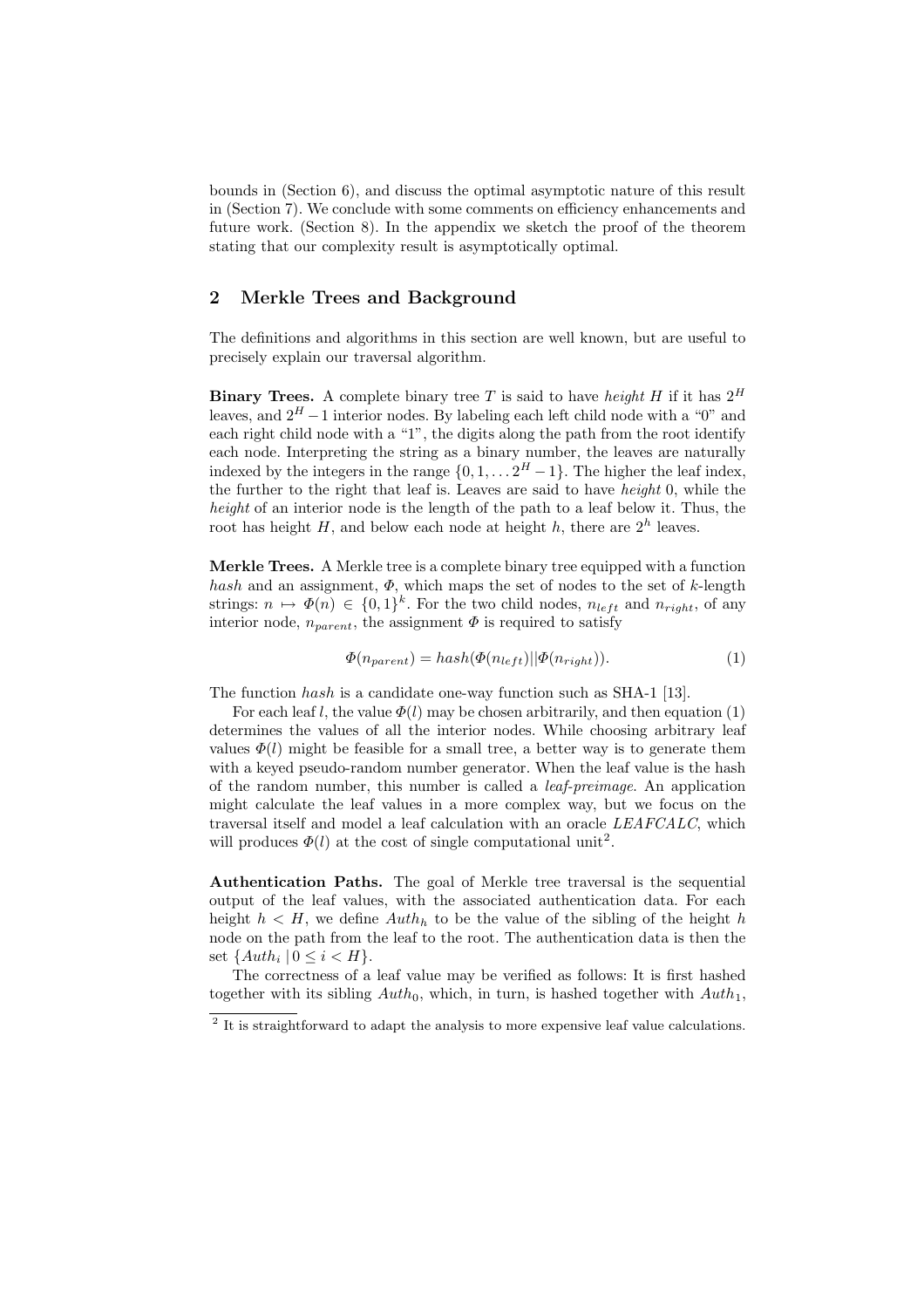etc., all the way up to the root. If the calculated root value is equal to the published root value, then the leaf value is accepted as authentic. Fortunately, when the leaves are naturally ordered from left to right, consecutive leaves typically share a large portion of the authentication data.

Efficiently Computing Nodes. By construction, each interior node value  $\Phi(n)$  (also abbreviated  $\Phi_n$ ) is determined from the leaf values below it. The following well known algorithm, which we call TREEHASH, conserves space. During the required  $2^{h+1} - 1$  steps, it stores a maximum of  $h + 1$  hash values at once. The TREEHASH algorithm consolidates node values at the same height before calculating a new leaf, and it is commonly implemented with a stack.

#### Algorithm 1: TREEHASH (start, maxheight)

- 1. Set  $leaf = start$  and create empty stack.
- 2. Consolidate If top 2 nodes on the stack are equal height:
- Pop node value  $\Phi_{right}$  from stack.
- Pop node value  $\Phi_{left}$  from stack.
- Compute  $\Phi_{parent} = hash(\Phi_{left}||\Phi_{right}).$
- If height of  $\Phi_{parent}$  = maxheight, output  $\Phi_{parent}$  and stop.
- Push  $\Phi_{parent}$  onto the stack.
- 3. New Leaf Otherwise:
- Compute  $\Phi_l = LEAFCALC(leaf).$
- Push  $\Phi_l$  onto stack.
- Increment  $leaf$ .
- 4. Loop to step 2.

Often, multiple instances of TREEHASH are integrated into a larger algorithm. To do this, one might define an object with two methods, initialize, and update. The initialization step simply sets the starting leaf index, and height of the desired output. The update method executes either step 2 or step 3, and modifies the contents of the stack. When it is done, the sole remaining value on the stack is  $\Phi(n)$ . We call the intermediate values stored in the stack tail node values.

### 3 The Classic Traversal

The challenge of Merkle tree traversal is to ensure that all node values are ready when needed, but are computed in a manner which conserves space and time. To motivate our own algorithm, we first discuss what the average per-round computation is expected to be, and review the classic Merkle tree traversal.

Average Costs. Each node in the tree is eventually part of an authentication path, so one useful measure is the total cost of computing each node value exactly once. There are  $2^{H-h}$  right (respectively, left) nodes at height h, and if computed independently, each costs  $2^{h+1} - 1$  operations. Rounding up, this is  $2^{H+1} = 2N$  operations, or two per round. Adding together the costs for each height h  $(0 \le h \le H)$ , we expect, on average,  $2H = 2 \log(N)$  operations per round to be required.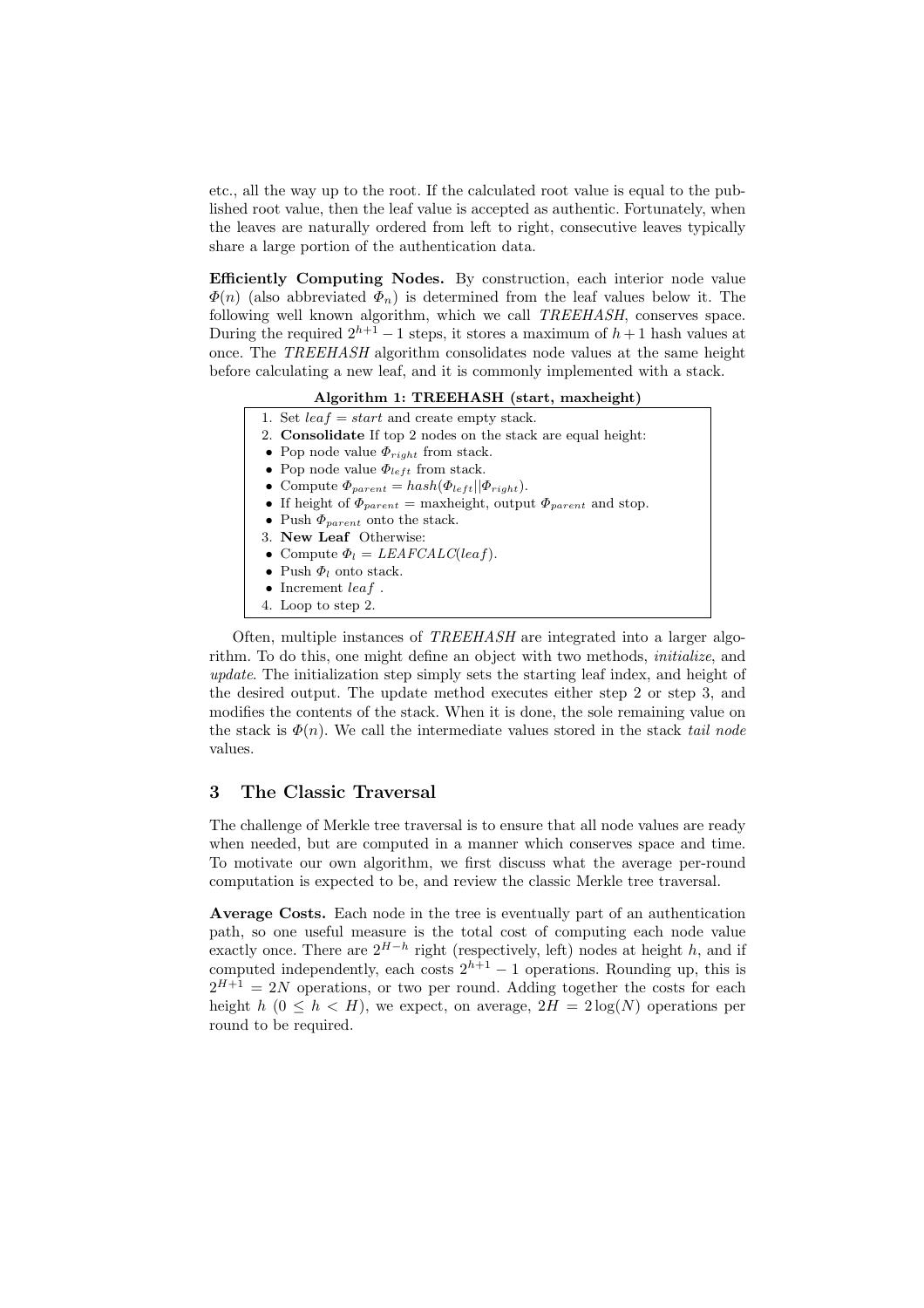Three Components. As with a digital signature scheme, the tree-traversal algorithms consists of three components: key generation, output, and verification. During key generation, the root of the tree, the first authentication path, and some upcoming authentication node values are computed. The root node value plays the role of a public key, and the leaf values play the role of one-time private keys.

The *output* phase consists of  $N$  rounds, one for each leaf. During round *leaf*, the leaf's value,  $\Phi(leaf)$  (or leaf pre-image) is output. The authentication path,  $\{Auth_i\}$ , is also output. Additionally, the algorithm's state is modified in order to prepare for future outputs.

As mentioned above, the verification phase is identical to the traditional verification phase for Merkle trees.

**Notation.** In addition to denoting the current authentication nodes  $\text{Aut}h_h$ , we need some notation to describe the stacks used to compute upcoming needed nodes. Define  $Stack<sub>h</sub>$  to be an object which contains a stack of node values as in the description of TREEHASH above.  $Stack_h$  initialize and  $Stack_h$  update will be methods to setup and incrementally compute  $TREEHASH$ . Additionally, define  $Stack_h, low$  to be the height of the lowest node in  $Stack_h$ , except in two cases: if the stack is empty  $Stack_h, low$  is defined to be h, and if the TREEHASH algorithm has completed  $Stack_h, low$  is defined to be  $\infty$ .

#### 3.1 Key Generation and Setup

The main task of key generation is to compute and publish the root value. This is a direct application of TREEHASH. In the process of this computation, every node value is computed, and, it is important to record the initial values  $\{Auth_i\}$ , as well as the upcoming values for each of the  $\{Auth_i\}.$ 

If we denote the j'th node at height h by  $n_{h,j}$ , we have  $Auth_h = \Phi(n_{h,1})$ (these are right nodes). The "upcoming" authentication node at height  $h$  is  $\Phi(n_{h,0})$  (these are left nodes). These node values are used to initialize  $Stack_h$  to be in the state of having completed TREEHASH.

Algorithm 2: Key-Gen and Setup

- **Initial Authentication Nodes** For each  $i \in \{0, 1, \ldots H-1\}$ : Calculate  $Auth_i = \Phi(n_{i,1}).$
- 2. Initial Next Nodes For each  $i \in \{0, 1, \ldots H-1\}$ : Setup
- $Stack_k$  with the single node value  $Auth_i = \Phi(n_{i,1}).$
- 3. **Public Key** Calculate and publish tree root,  $\Phi(root)$ .

#### 3.2 Output and Update (Classic)

Merkle's tree traversal algorithm runs one instance of TREEHASH for each height h to compute the next authentication node value for that level. Every  $2^h$ rounds, the authentication path will shift to the right at level  $h$ , thus requiring a new node (its sibling) as the height h authentication node.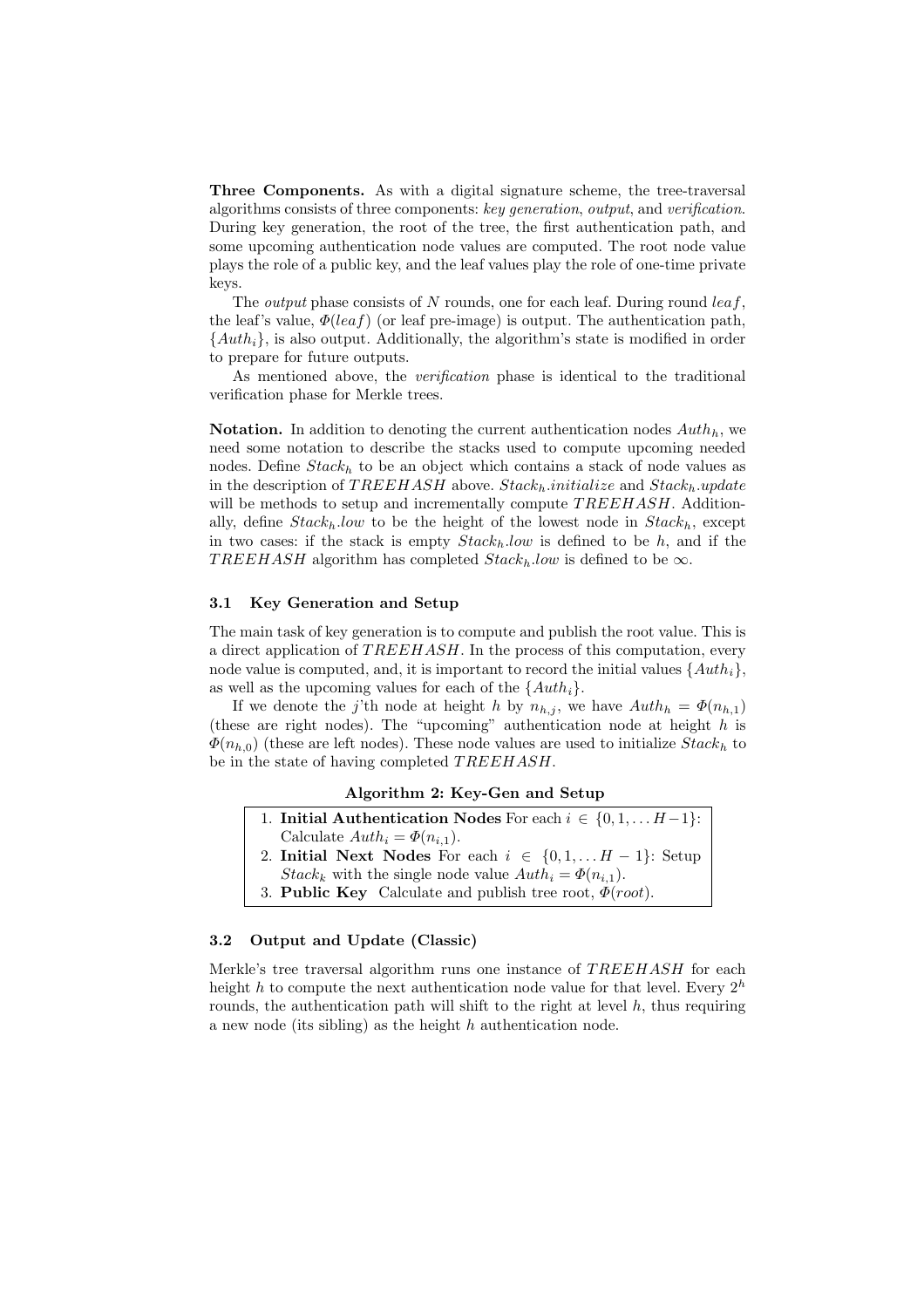At each round the TREEHASH state is updated with two units of computation. After  $2^h$  rounds this node value computation will be completed, and a new instance of TREEHASH begins for the next authentication node at that level.

To specify how to refresh the Auth nodes, we observe how to easily determine which heights need updating: height  $h$  needs updating if and only if  $2<sup>h</sup>$ divides  $leaf + 1$  evenly. Furthermore, we note that at round  $leaf + 1 + 2<sup>h</sup>$ , the authentication *path* will pass though the  $(leaf + 1 + 2<sup>h</sup>)/2<sup>h</sup>$ <sup>th</sup> node at height h. Thus, its *sibling's* value, (the new required upcoming  $Auth_h$ ) is determined from the  $2^h$  leaf values starting from leaf number  $(leaf + 1 + 2^h) \oplus 2^h$ , where  $\oplus$ denotes bitwise XOR.

In this language, we summarize Merkle's classic traversal algorithm.

Algorithm 3: Classic Merkle Tree Traversal

1. Set  $leaf = 0$ . 2. Output: • Compute and output  $\Phi(leaf)$  with  $LEAFCALC(leaf)$ . • For each  $h \in [0, H - 1]$  output  $\{Auth_h\}.$ 3. Refresh Auth Nodes: For all h such that  $2^h$  divides  $leaf + 1$ : • Set  $Auth_h$  be the sole node value in  $Stack_h$ . • Set startnode =  $(leaf + 1 + 2<sup>h</sup>) \oplus 2<sup>h</sup>$ . •  $Stack_k.initalize(start node, h)$ . 4. Build Stacks: For all  $h \in [0, H - 1]$ : •  $Stack_h.update(2)$ . 5. Loop: • Set  $leaf = leaf + 1$ . • If  $leaf < 2^H$  go to Step 2.

## 4 Intuition for an Improvement.

Let us make some observations about the classic traversal algorithm. We see that with the classic algorithm above, up to  $H$  instances of  $TREEHASH$  may be concurrently active, one for each height less than  $H$ . One can conceptualize them as  $H$  processes running in parallel, each requiring also a certain amount of space for the "tail nodes" of the TREEHASH algorithm, and receiving a budget of two hash value computations per round, clearly enough to complete the  $2^{h+1} - 1$  hash computations required over the  $2^h$  available rounds.

Because the stack employed by  $TREEHASH$  may contain up to  $h+1$  node values, we are only guaranteed a space bound of  $1+2+\cdots+N$ . The possibility of so many tail nodes is the source of the  $\Omega(N^2/2)$  space complexity in the classic algorithm.

Considering that for the larger  $h$ , the TREEHASH calculations have many rounds to complete, it appears that it might be wasteful to save so many intermediate nodes at once. Our idea is to schedule the concurrent TREEHASH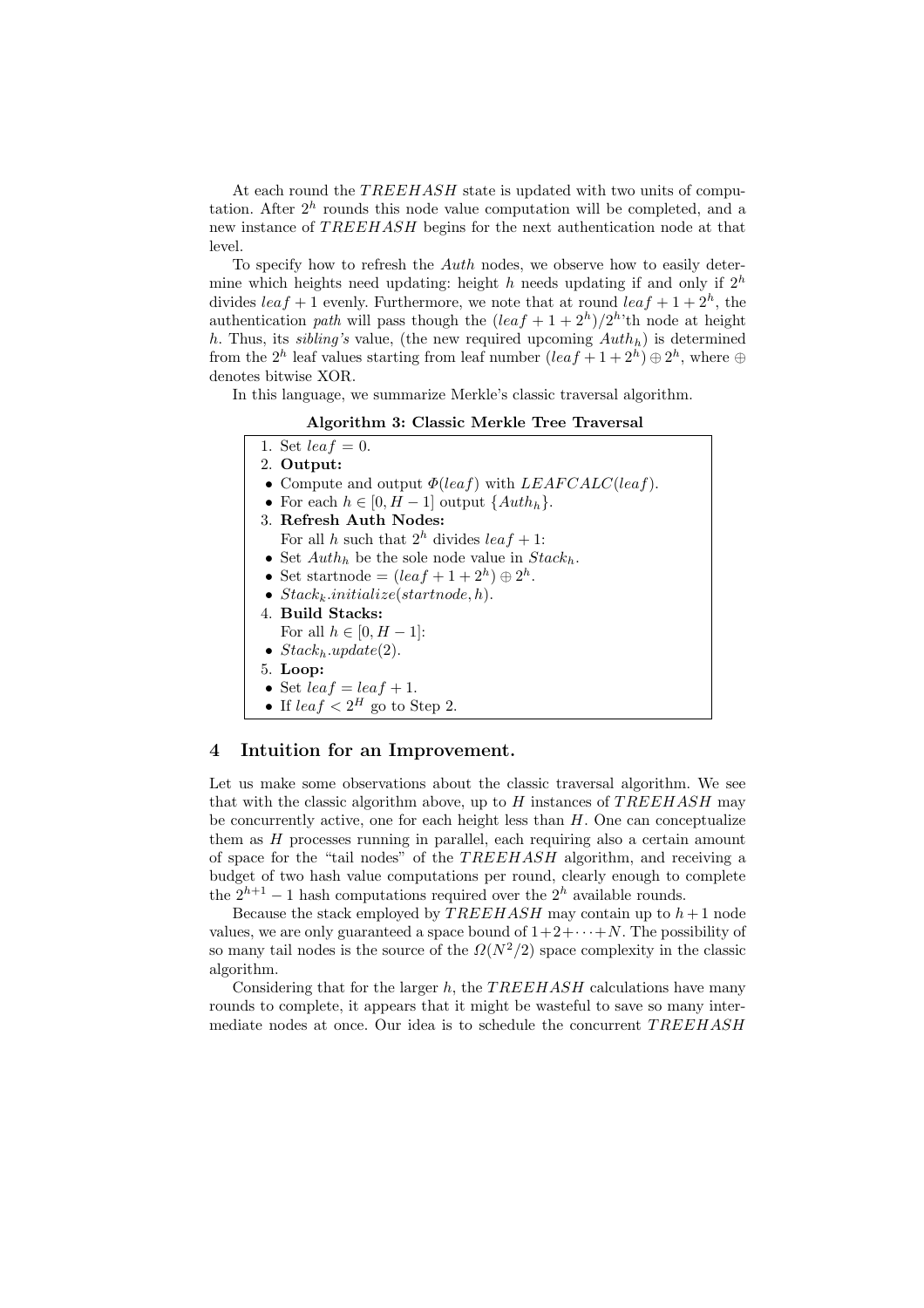calculations differently, so that at any given round, the associated stacks are mostly empty. We chose a schedule which generally favors computation of upcoming  $Authorh$ , (because they are required sooner), but delays beginning of a new TREEHASH instance slightly, waiting until all stacks  ${Stack<sub>i</sub>}$ are partially completed, containing no tail nodes of height less than h.

This delay, was motivated by the observation that in general, if the computation of two nodes at the same height in different TREEHASH stacks are computed serially, rather than in parallel, less space will be used. Informally, we call the delay in starting new stack computations "zipping up the tails". We will need to prove the fact, which is no longer obvious, that the upcoming needed nodes will always be ready in time.

## 5 The New Traversal Algorithm

In this section we describe the new scheduling algorithm. Comparing to the classic traversal algorithm, the only difference will be in how the budget of 2H hash function evaluations will be allocated among the potentially H concurrent TREEHASH processes.

Using the idea of zipping up the tails, there is more than one way to invent a scheduling algorithm which will take advantage of this savings. The one we present here is not optimal, but it is simple to describe. For example, an earlier version of this work presented a more efficient, but more difficult algorithm.

#### Algorithm 4: Logarithmic Merkle Tree Traversal

| 1. Set $leaf = 0$ .                                             |
|-----------------------------------------------------------------|
| 2. Output:                                                      |
| • Compute and output $\Phi(leaf)$ with $LEAFCALC(leaf)$ .       |
| • For each $h \in [0, H-1]$ output $\{Auth_h\}.$                |
| 3. Refresh Auth Nodes:                                          |
| For all h such that $2^h$ divides $leaf + 1$ :                  |
| • Set $Auth_h$ be the sole node value in $Stack_h$ .            |
| • Set starthode = $(leaf + 1 + 2h) \oplus 2h$ .                 |
| • $Stack_k. initialize(start node, h).$                         |
| 4. Build Stacks:                                                |
| Repeat the following $2H - 1$ times:                            |
| • Let $l_{min}$ be the minimum of $\{Stack_h, low\}$ .          |
| • Let <i>focus</i> be the least h so $Stack_h, low = l_{min}$ . |
| • $Stack_{focus}.update(1).$                                    |
| $5.$ Loop:                                                      |
| • Set $leaf = leaf + 1$ .                                       |
| • If $leaf < 2^H$ go to Step 2.                                 |

This version can be concisely described as follows. The upcoming needed authentication nodes are computed as in the classic traversal, but the various stacks do not all receive equal attention. Each TREEHASH instance can be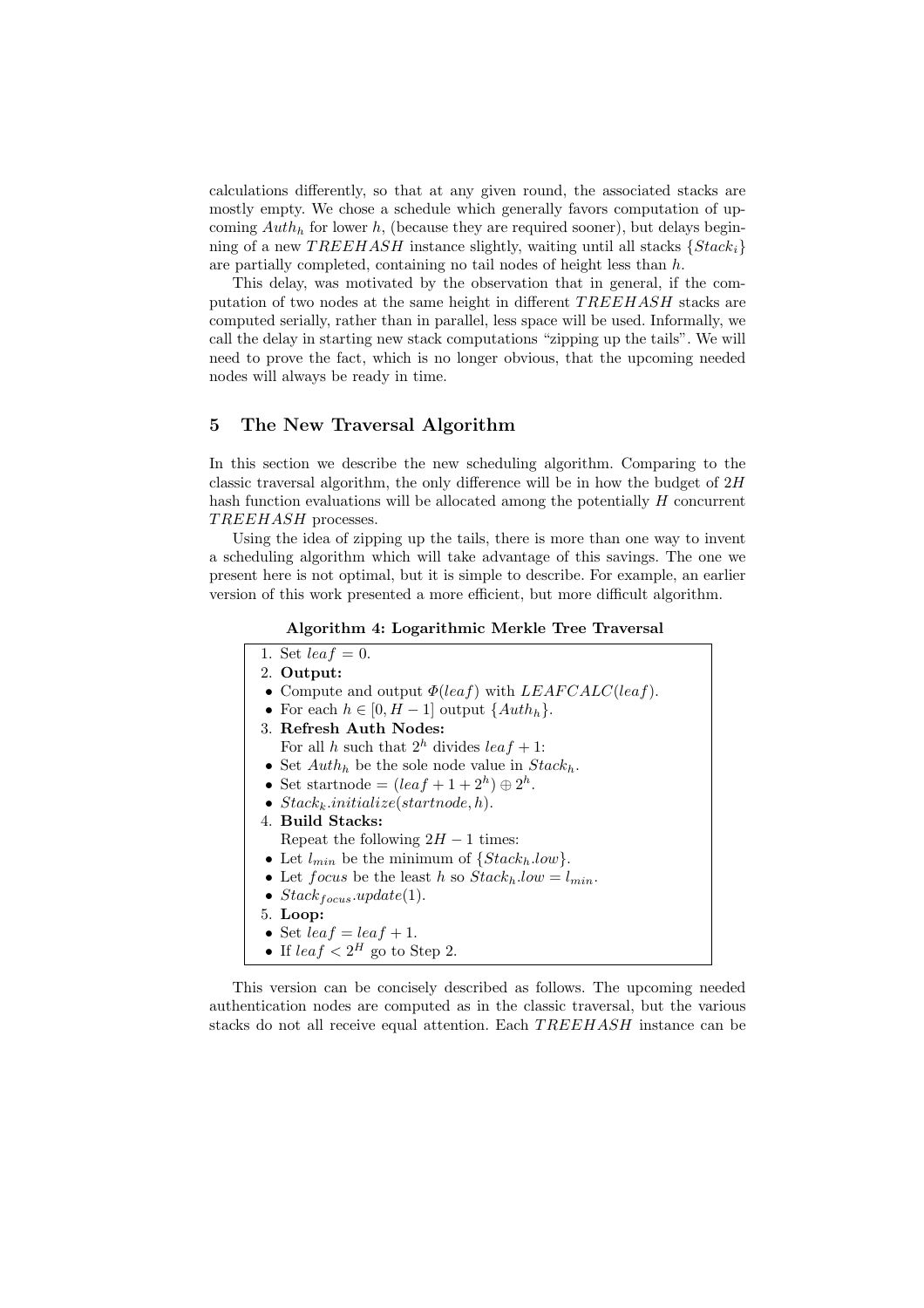characterized as being either not started, partially completed, or completed. Our schedule to prefers to complete  $Stack_h$  for the lowest h values first, unless another stack has a lower tail node. We express this preference by defining  $l_{min}$  be the minimum of the h values  $\{Stack_h, low\}$ , then choosing to focus our attention on the smallest level h attaining this minimum. (setting  $Stack_h, low = \infty$  for completed stacks effectively skips them over).

In other words, all stacks must be completed to a stage where there are no tail nodes at height h or less before we start a new  $Stack_h$  TREEHASH computation. The final algorithm is summarized in the box above.

#### 6 Correctness and Analysis

In this section we show that our computational budget of  $2H$  is indeed sufficient to complete every  $Stack_h$  computation before it is required as an authentication node. We also show that the space required for hash values is less than  $3H$ .

#### 6.1 Nodes are Computed on Time.

As presented above, our algorithm allocates exactly a budget of 2H computational units per round to spend updating the h stacks. Here, a computational unit is defined to be either a call to  $LEAFCALC$ , or the computation of a hash value. We do not model any extra expense due to complex leaf calculations.

To prove this, we focus on a given height  $h$ , and consider the period starting from the time  $Stack_h$  is created and ending at the time when the upcoming authentication node (denoted  $Need<sub>h</sub>$  here) is required to be completed. This is not immediately clear, due to the complicated scheduling algorithm. Our approach to prove that  $Need_h$  is completed on time is to showing that the total budget over this period exceeds the cost of all nodes computed within this period which can be computed before  $Need_h$ .

**Node Costs.** The node  $Need_h$  itself costs only  $2^{h+1} - 1$  units, a tractable amount given that there are  $2^h$  rounds between the time  $Stack_h$  is created, and the time by which  $Need<sub>h</sub>$  must be completed. However, a non trivial calculation is required, since in addition to the resources required by  $Need<sub>h</sub>$ , many other nodes compete for the total budget of  $2H2^h$  computational units available in this period. These nodes include all the future needed nodes  $Need<sub>i</sub>, (i < h)$ , for lower levels, and the  $2^N$  output nodes of Algorithm 4, Step 2. Finally there may be a partial contribution to a node  $Need_i i > h$ , so that its stack contains no low nodes by the time  $Need<sub>h</sub>$  is computed.

It is easy to count the number of such needed nodes in the interval, and we know the cost of each one. As for the contributions to higher stacks, we at least know that the cost to raise any low node to height h must be less than  $2^{h+1} - 1$ (the total cost of a height  $h$  node). We summarize these quantities and costs in the following figure.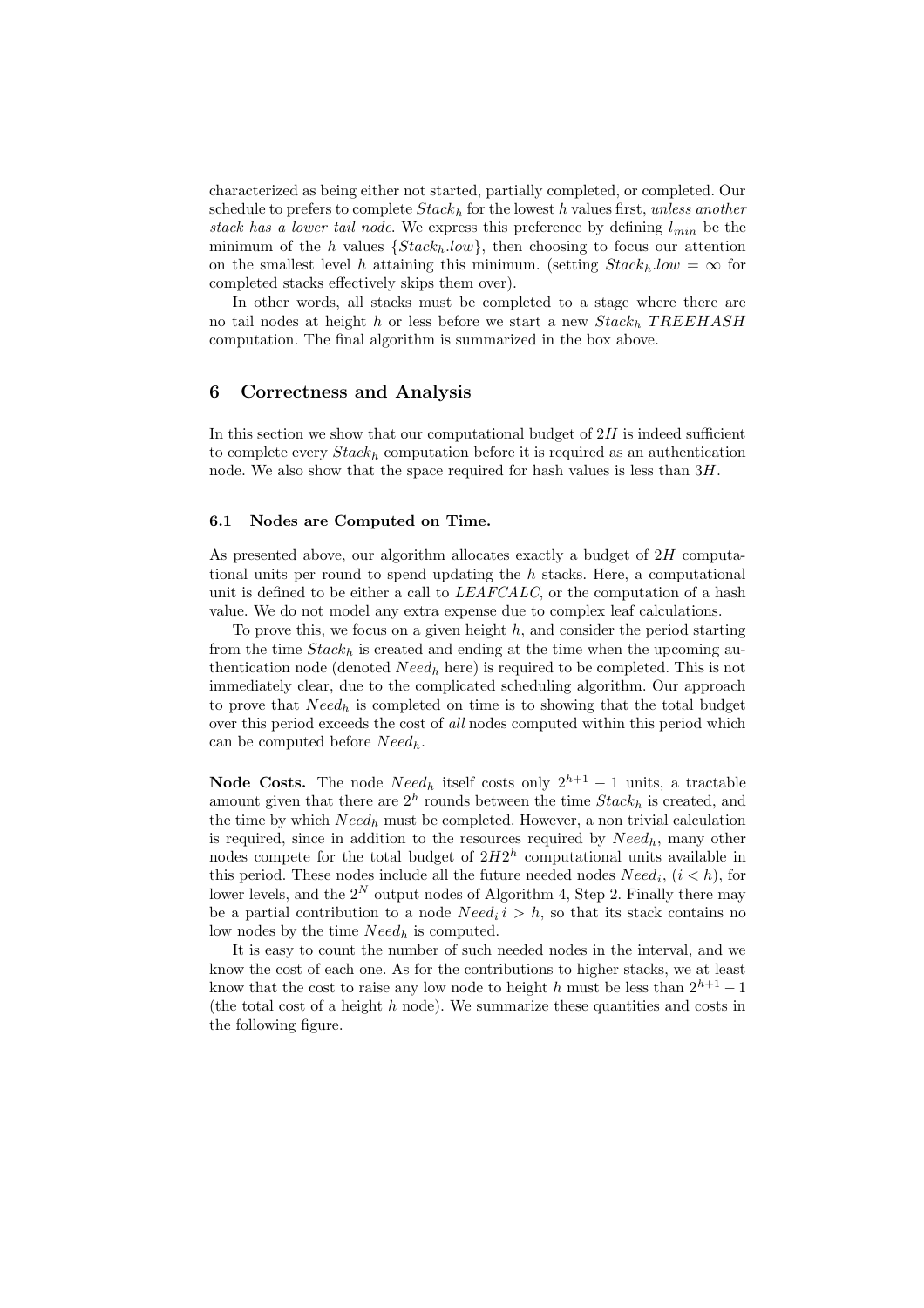Nodes built during  $2^h$  rounds for  $Need_h$ .

| Node Type         | Quantity       | Cost Each        |
|-------------------|----------------|------------------|
| Need <sub>b</sub> | 1              | $2^{h+1} - 1$    |
| $Need_{h-1}$      | 2              | $2^h - 1$        |
| .                 | $\cdot$ .      |                  |
| $Need_k$          | $2^{h-k}$      | $2^{k+1}-1$      |
| .                 | .              | $\cdot$ .        |
| Need <sub>0</sub> | 2 <sup>h</sup> |                  |
| Output            | 2 <sup>h</sup> |                  |
| Tail              |                | $\leq 2^{h+1}-2$ |

We proceed to tally up the total cost incurred during the interval. Notice that the rows beginning  $Need_0$  and  $Output$  require a total of  $2^{h+1}$  computational units. For ever other row in the node chart, the number of nodes of a given type multiplied by the cost per node is less than  $2^{h+1}$ . There are  $h+1$  such rows, so the total cost of all nodes represented in the chart is

$$
TotalCost_h < (h+2)2^h.
$$

For heights  $h \leq H - 2$ , it is clear that this total cost is less than  $2H2^H$ . It is also true for the remaining case of  $h = H - 1$ , because there are no tail nodes in this case.

We conclude that, as claimed, the budget of  $2H$  units per round is indeed always sufficient to prepare  $Need<sub>h</sub>$  on time, for any  $0 \leq h \leq H$ .

#### 6.2 Space is Bounded by 3H.

Our motivation leading to this relatively complex scheduling is to use as little space as possible. To prove this, we simply add up the quantities of each kind of node. We know there are always H nodes  $\text{Aut} h_h$ . Let  $C < H$  be the number completed nodes  $Next_h$ .

$$
\#Auth_i + \#Next_i = H + C.
$$
 (2)

We must finally consider the number of tail nodes in the  ${Stack<sub>h</sub>}$ . As for these, we observe that since a  $Stack_h$  never becomes active until all nodes in "higher" stacks are of height at least  $h$ , there can never be two distinct stacks, each containing a node of the same height. Furthermore, recalling algorithm TREEHASH, we know there is at most one height for which a stack has two node values. In all, there is at most one tail node at each height  $(0 \le h \le H-3)$ , plus up to one additional tail node per non-completed stack. Thus

$$
#Tail \leq H - 2 + (H - C). \tag{3}
$$

Adding all types of nodes we obtain:

$$
\#Auth_i + \#Next_i + \#Tail \le 3H - 2.
$$
 (4)

This proves the assertion. There are at most  $3H - 2$  stored nodes.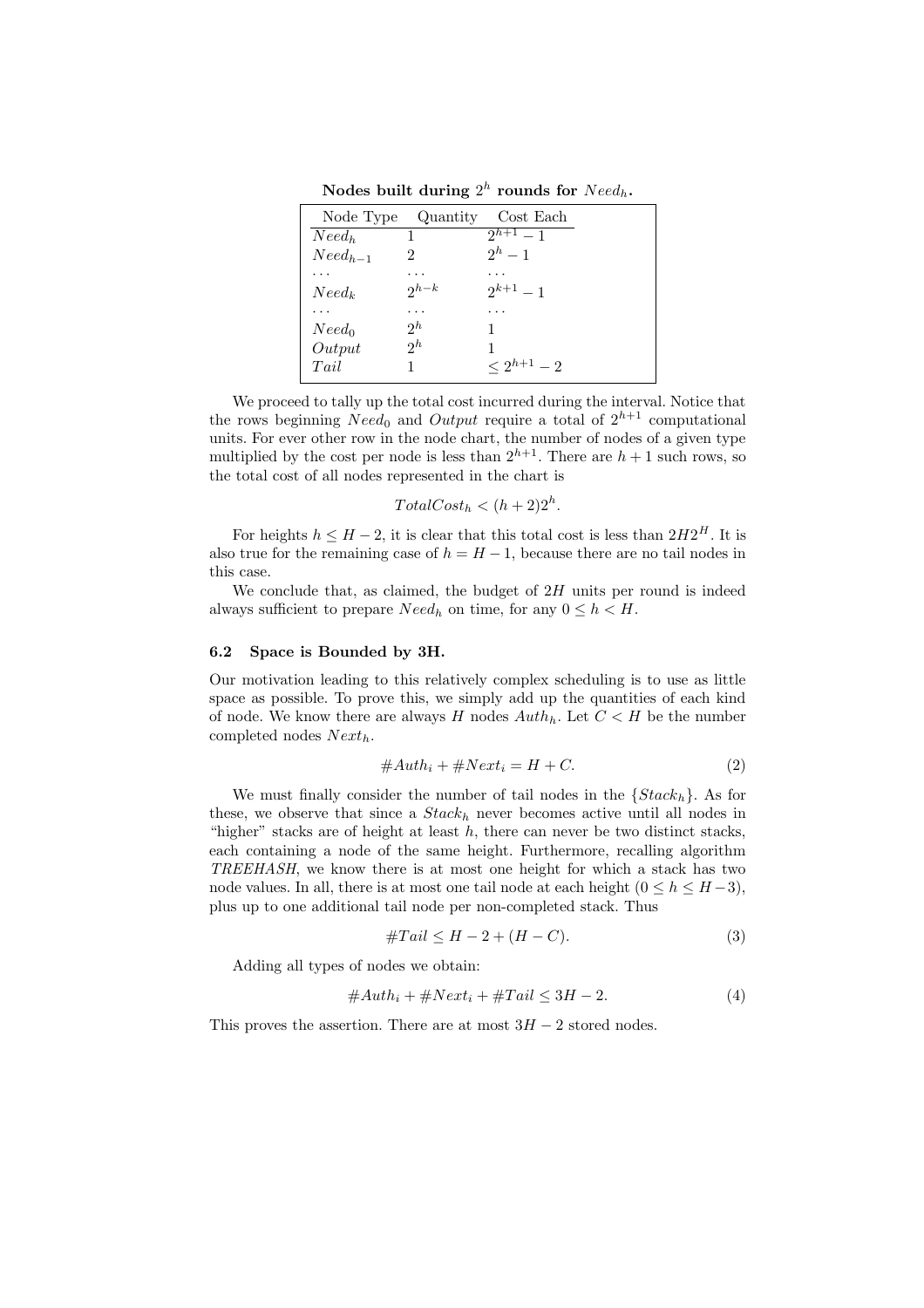## 7 Asymptotic Optimality Result

An interesting optimality result states that a traversal algorithm can never beat both  $time = O(log(N))$  and  $space = O(log(N))$ . It is clear that at least  $H - 2$ nodes are required for the TREEHASH algorithm, so our task is essentially to show that if space is limited by any constant multiple of  $log(N)$ , then the computational complexity must be  $\Omega(\log(N))$ . Let us be clear that this theorem does not quantify the constants. Clearly, with greater space, computation time can be reduced.

**Theorem 1.** Suppose that there is a Merkle tree traversal algorithm for which the space is bounded by  $\alpha \log(N)$ . Then there exists some constant  $\beta$  so that the time required is at least  $\beta \log(N)$ .

The theorem simply states that it is not possible to reduce space complexity below logarithmic without increasing the time complexity beyond logarithmic!

The proof of this technical statement is found in the appendix, but we will briefly describe the approach here. We consider only right nodes for the proof. We divide all right nodes into two groups: those which must be computed (at a cost of  $2^{h+1}-1$ , and those which have been saved from some earlier calculation. The proof assumes a sub-logarithmic time complexity and derives a contradiction.

The more nodes in the second category, the faster the traversal can go. However, such a large quantity of nodes would be required to be saved in order to reduce the time complexity to sub-logarithmic, that the average number of saved node values would have to exceed a linear amount! The rather technical proof in the appendix uses a certain sequence of subtrees to formulate the contradiction.

## 8 Efficiency Improvements and Future Work

Halving the required time. The scheduling algorithm we presented above is not optimally efficient. In an earlier version of this paper, we described a technique to half the number of required hash computations per round. The trick was to notice that all of the left nodes in the tree could be calculated nearly for free. Unfortunately, this resulted in a more complicated algorithm which is less appealing for a transparent exposition.

Other Variants. A space-time trade-off is the subject of [6]. For our algorithm, clearly a few extra node values stored near the top of the tree will reduce total computation, but there are also other strategies to exploit extra space and save time. For Merkle tree traversal all such approaches are based on the idea that during a node computation (such as that of  $Need<sub>i</sub>$ ) saving some wisely chosen set of intermediate node values will avoid their duplicate future recomputation, and thus save time.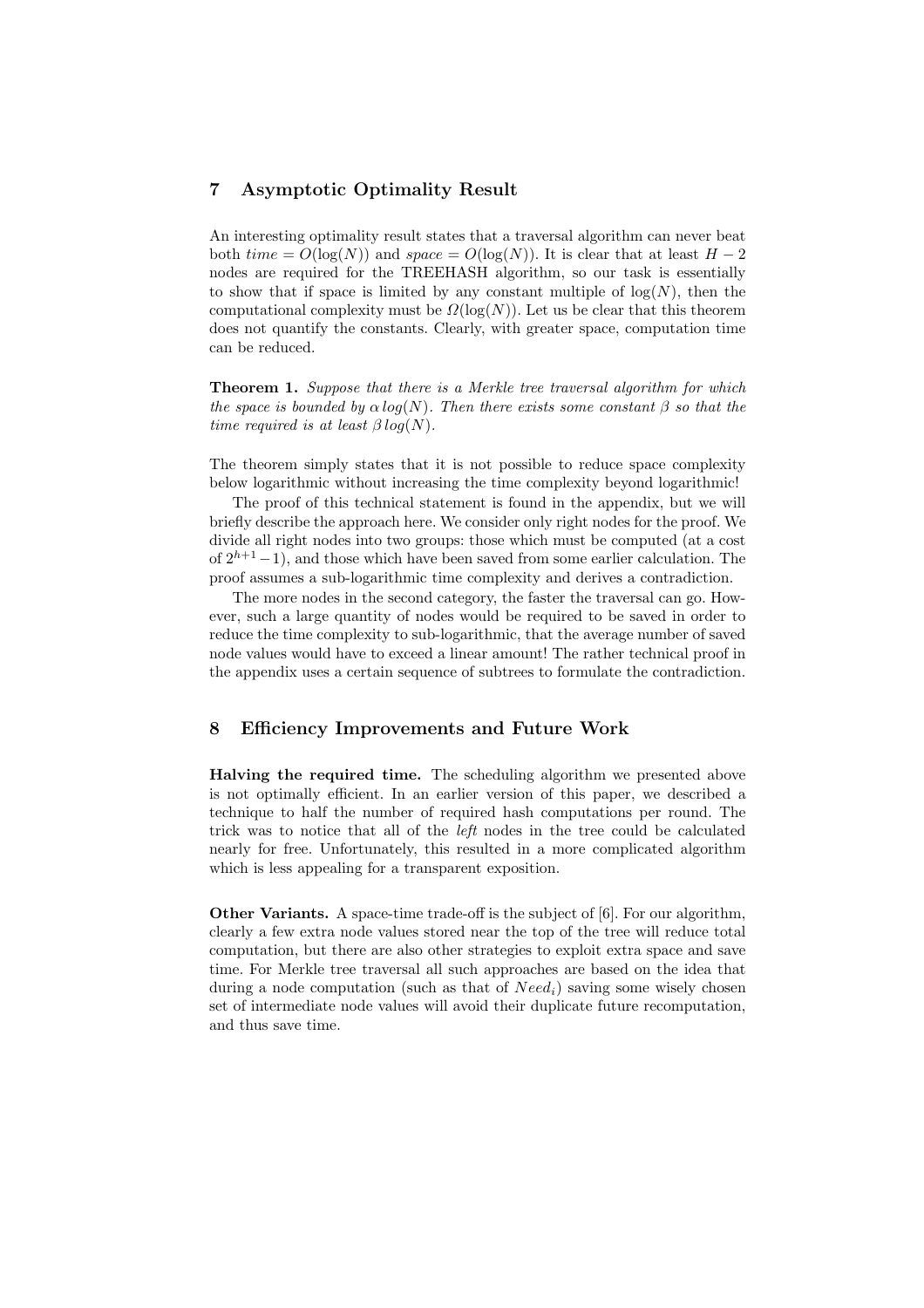Future work. It might be interesting to explicitly combine the idea in this paper with the work in [6]. One might ask the question, for any size tree, what is the least number of hash computations per round which will suffice, if only S hash nodes may be stored at one time.

Perhaps a more interesting direction will be to look for applications for which an efficient Merkle tree traversal would be useful. Because the traversal algorithms are a relatively general construction, applications outside of cryptography might be discovered.

Within cryptography, there is some interest in understanding which constructions would still be possible if no public-key functionality turned out to exist. (For example due to quantum computers). Then the efficiency of a signature scheme based on Merkle tree's would be of practical interest. Finally, in any practical implementation designed to conserve space, it is important to take into consideration the size of the algorithm's code itself.

## 9 Acknowledgments

The author wishes to thank Markus Jakobsson, and Silvio Micali, and the anonymous reviewers for encouraging discussions and useful comments. The author especially appreciates the reviewer's advice to simplify the algorithm, even for a small cost in efficiency, as it may have helped to improve the presentation of this result, making the paper easier to read.

#### References

- 1. D. Coppersmith and M. Jakobsson, "Almost Optimal Hash Sequence Traversal," Financial Crypto '02. Available at www.markus-jakobsson.com.
- 2. M. Jakobsson, "Fractal Hash Sequence Representation and Traversal," ISIT '02, p. 437. Available at www.markus-jakobsson.com.
- 3. C. Jutla and M. Yung, "PayTree: Amortized-Signature for Flexible Micropayments," 2nd USENIX Workshop on Electronic Commerce, pp. 213–221, 1996.
- 4. L. Lamport, "Constructing Digital Signatures from a One Way Function," SRI International Technical Report CSL-98 (October 1979).
- 5. H. Lipmaa, "On Optimal Hash Tree Traversal for Interval Time-Stamping," In Proceedings of Information Security Conference 2002, volume 2433 of Lecture Notes in Computer Science, pp. 357–371. Available at www.tcs.hut.fi/ helger/papers/lip02a/.
- 6. M. Jakobsson, T. Leighton, S. Micali, M. Szydlo, "Fractal Merkle Tree Representation and Traversal," In RSA Cryptographers Track, RSA Security Conference 2003.
- 7. R. Merkle, "Secrecy, Authentication, and Public Key Systems," UMI Research Press, 1982. Also appears as a Stanford Ph.D. thesis in 1979.
- 8. R. Merkle, "A Digital Signature Based on a Conventional Encryption Function," Proceedings of Crypto '87, pp. 369–378.
- 9. S. Micali, "Efficient Certificate Revocation," In RSA Cryptographers Track, RSA Security Conference 1997, and U.S. Patent No. 5,666,416.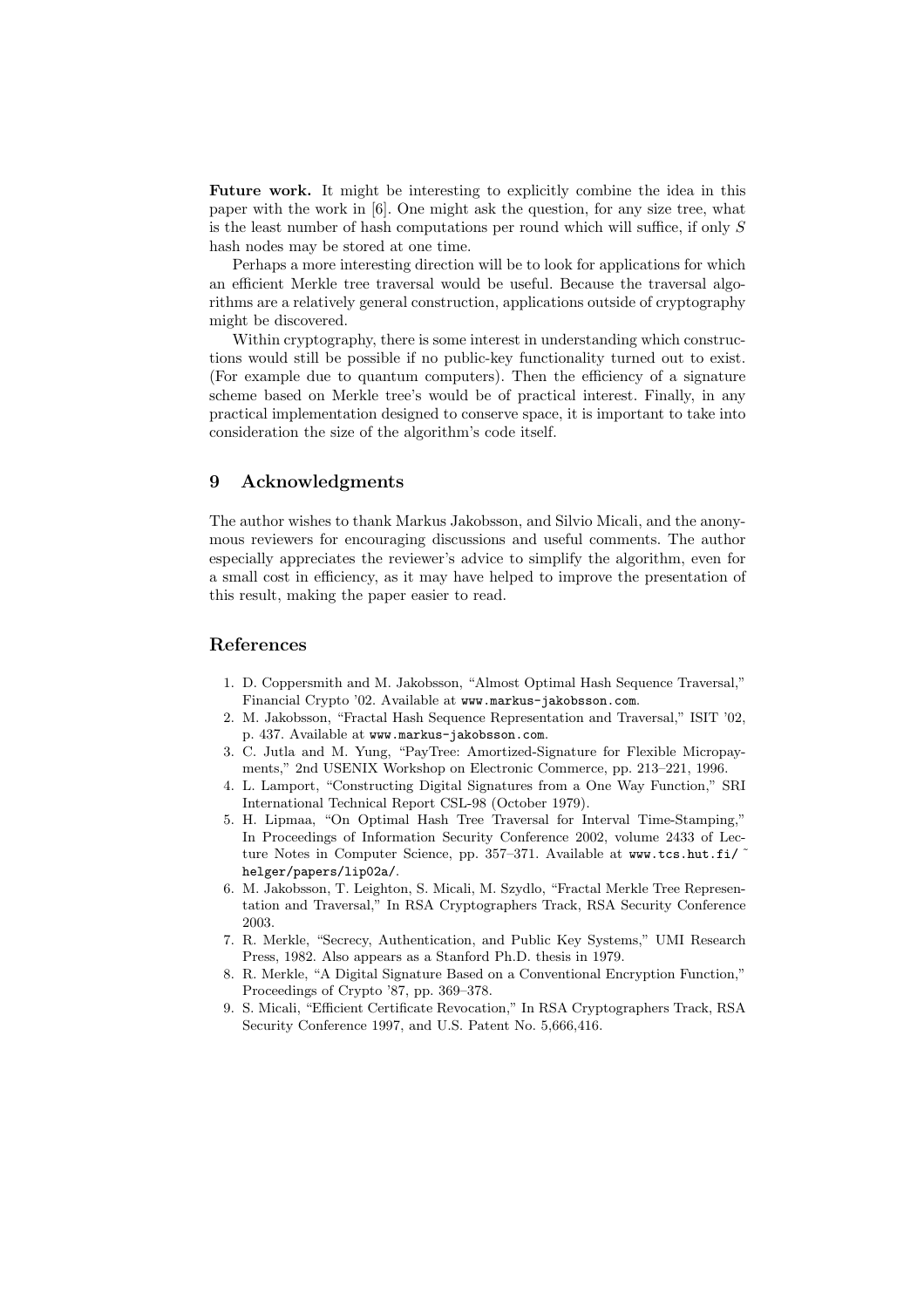- 10. T. Malkin, D. Micciancio, and S. Miner, "Efficient Generic Forward-Secure Signatures With An Unbounded Number Of Time Periods" Proceedings of Eurocrypt '02, pp. 400-417.
- 11. A. Perrig, R. Canetti, D. Tygar, and D. Song, "The TESLA Broadcast Authentication Protocol," Cryptobytes, Volume 5, No. 2 (RSA Laboratories, Summer/Fall 2002), pp. 2–13. Available at www.rsasecurity.com/rsalabs/cryptobytes/.
- 12. R. Rivest and A. Shamir, "PayWord and MicroMint–Two Simple Micropayment Schemes," CryptoBytes, Volume 2, No. 1 (RSA Laboratories, Spring 1996), pp. 7–11. Available at www.rsasecurity.com/rsalabs/cryptobytes/.
- 13. FIPS PUB 180-1, "Secure Hash Standard, SHA-1". Available at www.itl.nist.gov/fipspubs/fip180-1.htm.

## A Complexity Proof

We now begin the technical proof of Theorem 1. This will be a proof by contradiction. We assume that the time complexity is sub logarithmic, and show that this is incompatible with the assumption that the space complexity is  $O(log(N))$ .

Our strategy to produce a contradiction is to find a bound on some linear combination of the average time and the average amount of space consumed.

Notation The theorem is an asymptotic statement, so we will be considering trees of height  $H = log(N)$ , for large H. We need to consider L levels of subtrees of height k, where  $kL = H$ . Within the main tree, the roots of these subtrees will be at heights  $k, 2 * k, 3 * k \dots H$ . We say that the subtree is at level i if its root is at height  $(i + 1)k$ . This subtree notation is similar to that used in [6].

Note that we will only need to consider right nodes to complete our argument. Recall that during a complete tree traversal every single right node is eventually output as part of the authentication data. This prompts us to categorize the right nodes in three classes.

- 1. Those already present after the key generation: free nodes.
- 2. Those explicitly calculated (e.g. with TREEHASH): computed nodes.
- 3. Those retained from another node's calculation (e.g from another node's TREEHASH): saved nodes.

Notice how type 2 nodes require computational effort, whereas type 1 and type 3 nodes require some period of storage. We need further notation to conveniently reason about these nodes. Let  $a_i$  denote the number of level i subtrees which contain at least 1 non-root computed (right) node. Similarly, let  $b_i$  denote the number of level i subtrees which contain *zero* computed nodes. Just by counting the total number of level  $i$  subtrees we have the relation.

$$
a_i + b_i = N/2^{(i+1)k}.\t\t(5)
$$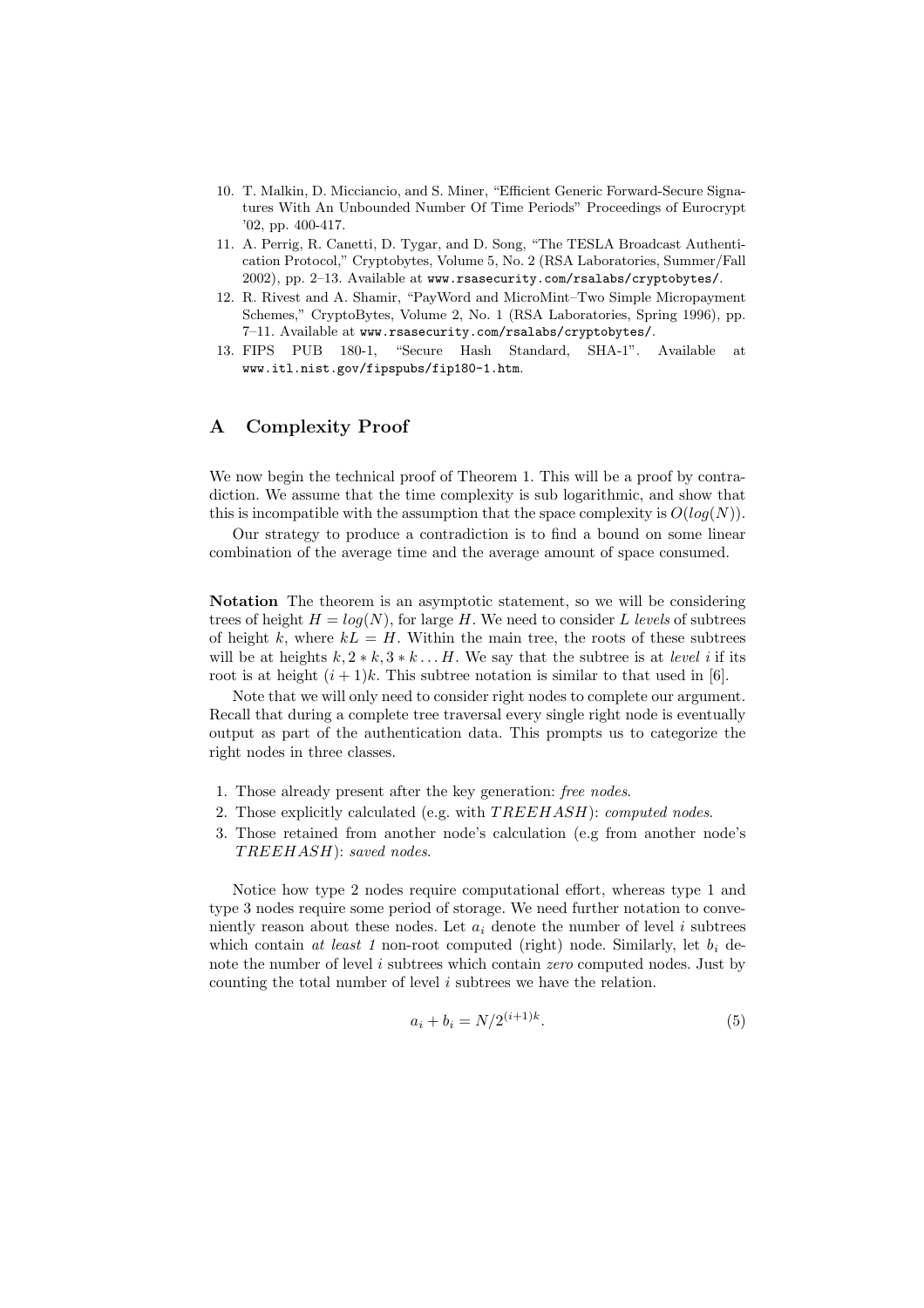Computational costs Let us tally the cost of some of the computed nodes. There are  $a_i$  subtrees containing a node of type 2, which must be of height at least ik. Each such node will cost at least  $2^{ik+1} - 1$  operations to compute. Rounding down, we find a simple lower bound for the cost of the nodes at level i.

$$
Cost > \Sigma_0^{L-1}(a_i 2^{ik}).
$$
\n(6)

Storage costs Let us tally the lifespans of some of the retained nodes. Measuring units of *space*  $\times$  *rounds* is natural when considering average space consumed. In general, a saved node, S, results from a calculation of some computed node  $C$ , say, located at height h. We know that S has been produced before C is even needed, and S will never become an authentication node before C is discarded. We conclude that such a node  $S$  must be therefore be stored in memory for at least  $2^h$  rounds.

Even (most of) the free nodes at height h remain in memory for at least  $2^{h+1}$ rounds. In fact, there can be at most one exception: the first right node at level h.

Now consider one of the  $b_i$  subtrees at level i containing only free or stored nodes. Except for the leftmost subtree at each level, which may contain a free node waiting in memory less than  $2^{(i+1)k}$  rounds, every other node in this subtree takes up space for at least  $2^{(i+1)k}$  rounds. There are  $2^k - 1$  nodes in a subtree and thus we find a simple lower bound on the space  $\times$  rounds.

$$
Space * Rounds \ge \sum_{0}^{L-1} (b_i - 1)(2^k - 1)2^{(i+1)k}.
$$
 (7)

Note that the  $(b_i - 1)$  term reflects the possible omission of the leftmost level i subtree.

Mixed Bounds We can now use simple algebra with Equations (5), (6), and (7) to yield combined bounds. First the cost is related to the  $b_i$ , which is then related to a space bound.

$$
2^{k}Cost > \Sigma_0^{L-1} a_i 2^{(i+1)k} = \Sigma_0^{L-1} N - 2^{(i+1)k} b_i.
$$
 (8)

As series of similar algebraic manipulations finally yield (somewhat weaker) very useful bounds.

$$
2^{k}Cost + \Sigma_0^{L-1} 2^{(i+1)k} b_i > NL.
$$
 (9)

$$
2^{k}Cost + \Sigma_{0}^{L-1} 2^{(i+1)k} / (2^{k-1}) + Space * Rounds. / (2^{k-1}) > NL
$$
 (10)

$$
2kCost + 2N + Space * Rounds/(2k-1) > NL.
$$
 (11)

$$
2kAverage Cost + Average Space/(2k-1) > (L-2) \ge L/2.
$$
 (12)

$$
(k 2^{k+1}) Average Cost + (k/2^{k-2}) Average Space > L/2 * 2k = H.
$$
 (13)

This last bound on the sum of average cost and space requirements will allow us to find a contradiction.